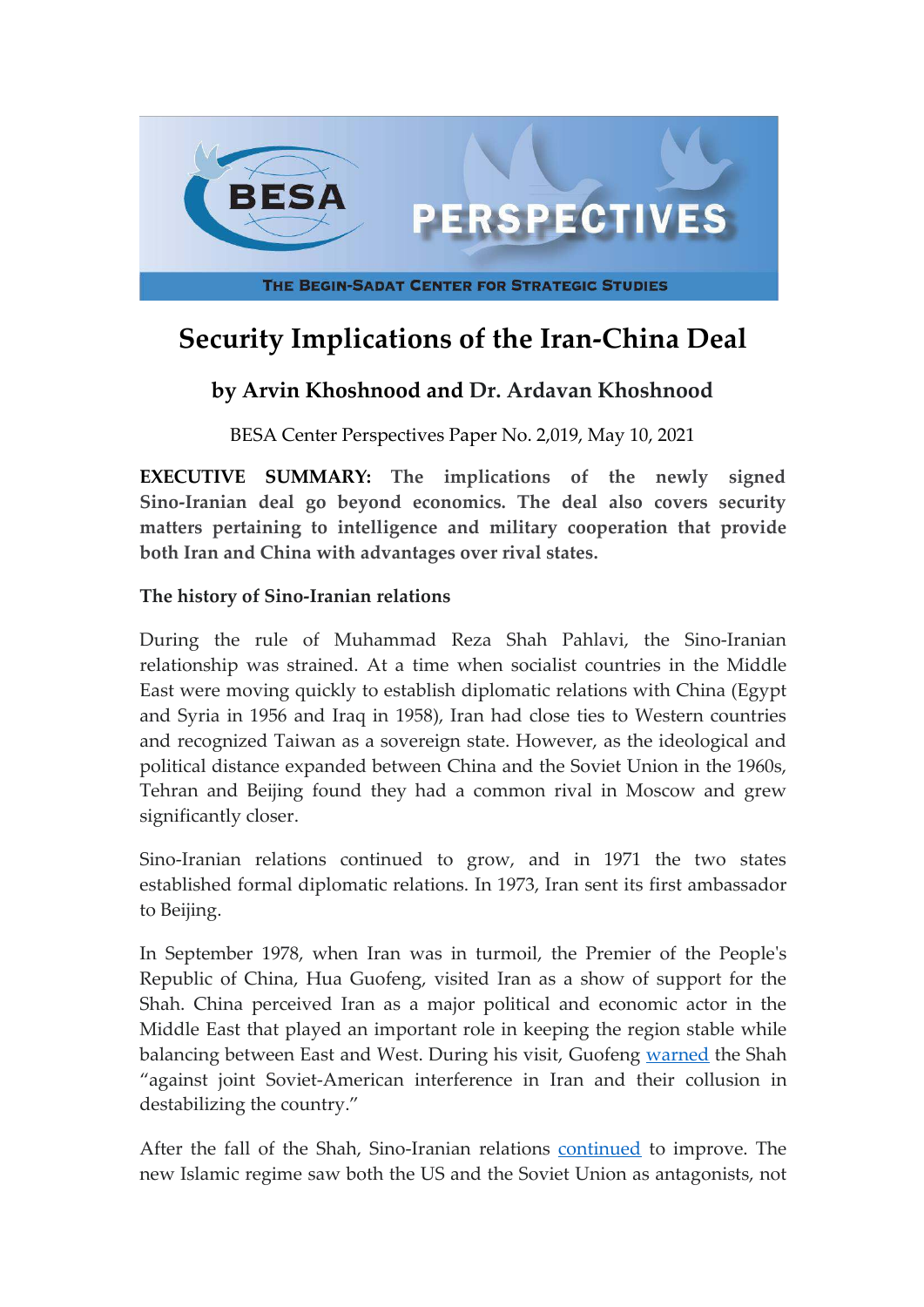least because of their support for Iraq in the Iran-Iraq War. The Soviet Union, which had initially claimed to be neutral, provided Saddam Hussein with support during the last years of the war. Although the relationship between Iran and Russia is cordial today, Tehran knows it cannot rely solely on Russian support in times of crisis, especially in the face of US sanctions. By strengthening its relations with China, the regime hopes to create a [triangular](https://www.mei.edu/publications/iran-russia-ties-never-better-maybe-not-forever) alliance that will benefit its position in the Middle East and toward the West.

For Beijing, Iran is strategically located between China and Europe and is therefore a vital country for the Belt and Road Initiative. Iran helps China expand its influence in the Middle East, a region that contains a vast quantity of energy resources that China needs.

The Chinese focus on the Middle East is not only about energy resources and economics. The region is also important to Beijing from a military-strategic standpoint. China has long viewed the Middle East as a buffer zone against foreign aggression on its western frontier.

The Sino-Iranian relationship, driven by common economic and security interests, has been friendly for five or six decades. In view of this fact, the newly signed Iran-China deal should not come as a surprise.

### **The 25-year deal**

On Saturday, March 27, 2021, the FMs of Iran and China signed the Sino-Iranian deal, known as the Joint Comprehensive Strategic Partnership between the Islamic Republic of Iran and the People´s Republic of China. The deal covers 25 years of cooperation between the two states and helps Iran break the international isolation it has been suffering through US sanctions. The deal also helps China expand its global influence.

It is believed that the deal will provide China with a highly discounted supply of Iranian oil. In exchange, it will invest \$400 billion in Iranian infrastructure, from telecommunications and information technology to health and transport systems. Of course, because of the Islamic regime's [unwillingness to improve the lives of the Iranian](https://besacenter.org/perspectives-papers/lifting-iran-sanctions/) people, these Chinese investments will primarily, if not solely, benefit the regime's elites.

Beyond the deal's economic features, it has important security aspects pertaining to intelligence and military collaboration. While the economic prospects of the deal should by no means be ignored (as economic power is critical to political and military power), the security collaboration stipulated in the deal deserves equal attention. This collaboration would strengthen the position of the Islamic regime both in Iran and in the Middle East while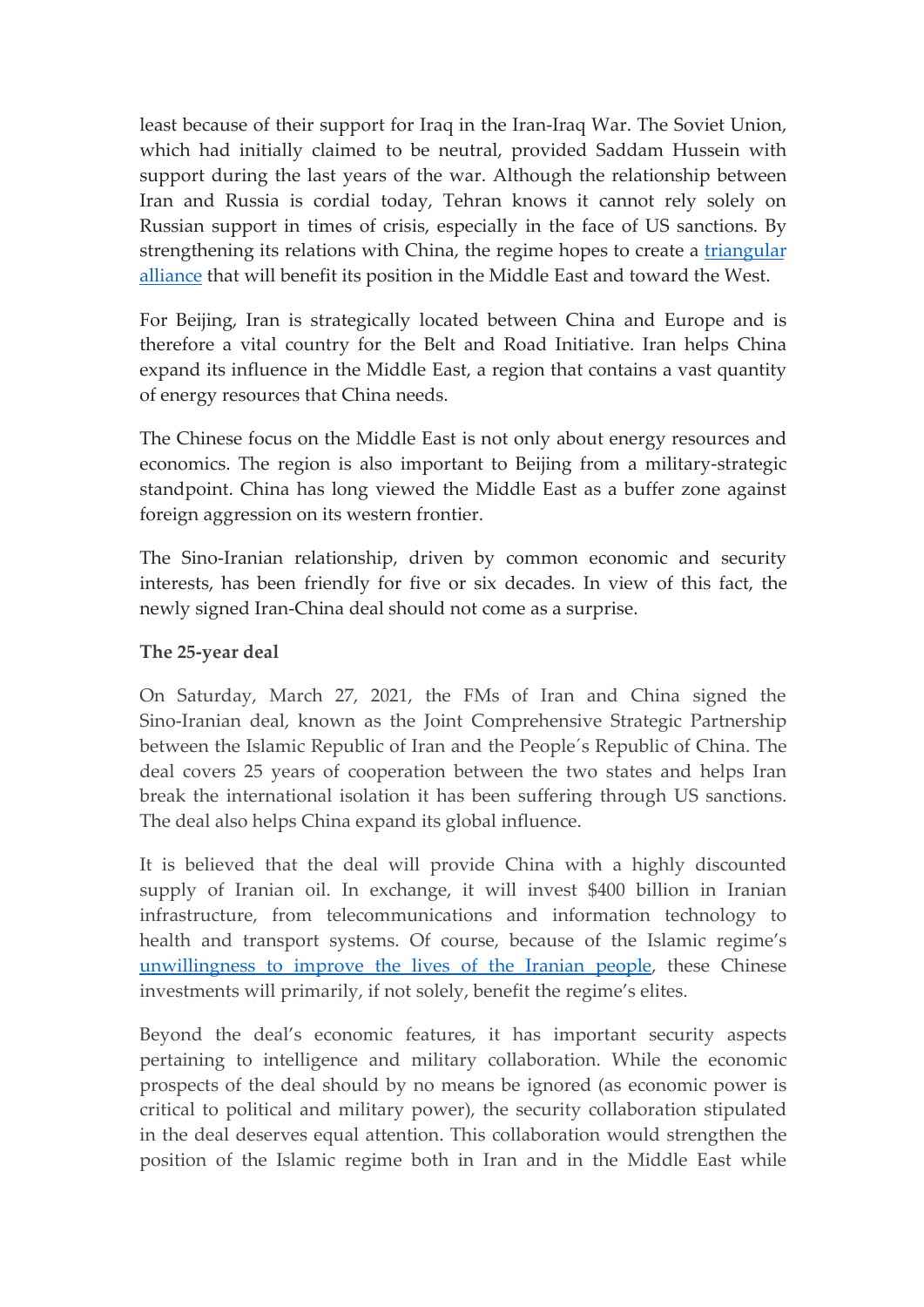enhancing China's global position by enabling it to wield immense influence in the Middle East region.

With respect to military cooperation, the deal **[outlines](https://www.nytimes.com/2021/03/27/world/middleeast/china-iran-deal.html)** joint training exercises as well as research and weapons development. While Iran and China [already](https://www.farsnews.ir/news/13980629000697/%D8%B1%D8%B2%D9%85%D8%A7%DB%8C%D8%B4-%D8%A7%DB%8C%D8%B1%D8%A7%D9%86-%DA%86%DB%8C%D9%86-%D9%88-%D8%B1%D9%88%D8%B3%DB%8C%D9%87-%D8%AF%D8%B1-%D8%AF%D8%B1%DB%8C%D8%A7%DB%8C-%D8%B9%D9%85%D8%A7%D9%86-%DA%AF%D8%A7%D9%85%E2%80%8C%D9%87%D8%A7%DB%8C-%D9%85%D8%AD%DA%A9%D9%85%E2%80%8C%D8%AA%D8%B1%DB%8C-%D8%AF%D8%B1-%D8%B1%D9%88%D8%A7%D8%A8%D8%B7-%D8%A8%D8%A7) have a well-established military cooperation, the deal will institutionalize it even more.

Intelligence sharing is another aspect of the security collaboration between Iran and China as presented in the deal. While this aspect remains secret for obvious reasons, it is more likely that China will have a large role in Iranian intelligence and counterintelligence than the other way around. Through Iran, China will be able to collect intelligence more easily concerning geopolitical changes and threats in the Middle East. [Iranian intelligence](https://theintercept.com/2019/11/18/iran-iraq-spy-cables/) and the Islamic regime's [Quds Force](http://www.cejiss.org/issue-detail/knoshnood2020) are highly active and have established a region-wide intelligence network that can benefit Chinese interests.

## **Implications of the deal**

The Islamic regime in Iran has experienced numerous [intelligence and](https://besacenter.org/perspectives-papers/iran-fakhrizadeh-assassination/) counterintelligence failures over the last decade. To a large extent, this is due to the regime's destruction, out of fear of coups, of the Iranian military and intelligence community after the Islamic Revolution of 1979. Over its 40-year tenure, the regime has mainly leaned on the tools of violence, torture, and [assassination](https://besacenter.org/mideast-security-and-policy-studies/iran-political-assassinations/) to gather intelligence and neutralize threats.

The regime understands that effective intelligence and counterintelligence are vital for its survival. To reform and improve these areas, Iran recently signed an [intelligence pact](https://besacenter.org/perspectives-papers/russia-iran-intelligence-pact/) with Russia. The intelligence collaboration stipulated in the deals is in alignment with this goal. The Sino-Iranian deal will give Iran access to Chinese technology, training, and expertise, and will contribute to stronger Iranian intelligence and counterintelligence.

Iran is highly active in the region as well as in Europe and the US with regard to [espionage, terrorism, and destabilization,](http://www.cejiss.org/issue-detail/knoshnood2020) and there is no doubt that the Iran-China deal will boost its intelligence and counterintelligence capabilities and thereby make it more aggressive. This will have serious ramifications for the Iranian opposition, as the Islamic regime will be more effective against its opponents. The Islamic Republic will become more robust and forceful as a result of the deal.

*Dr. Ardavan Khoshnood, a non-resident Associate at the BESA Center, is a Criminologist and Political Scientist with a degree in Intelligence Analysis. He is also*